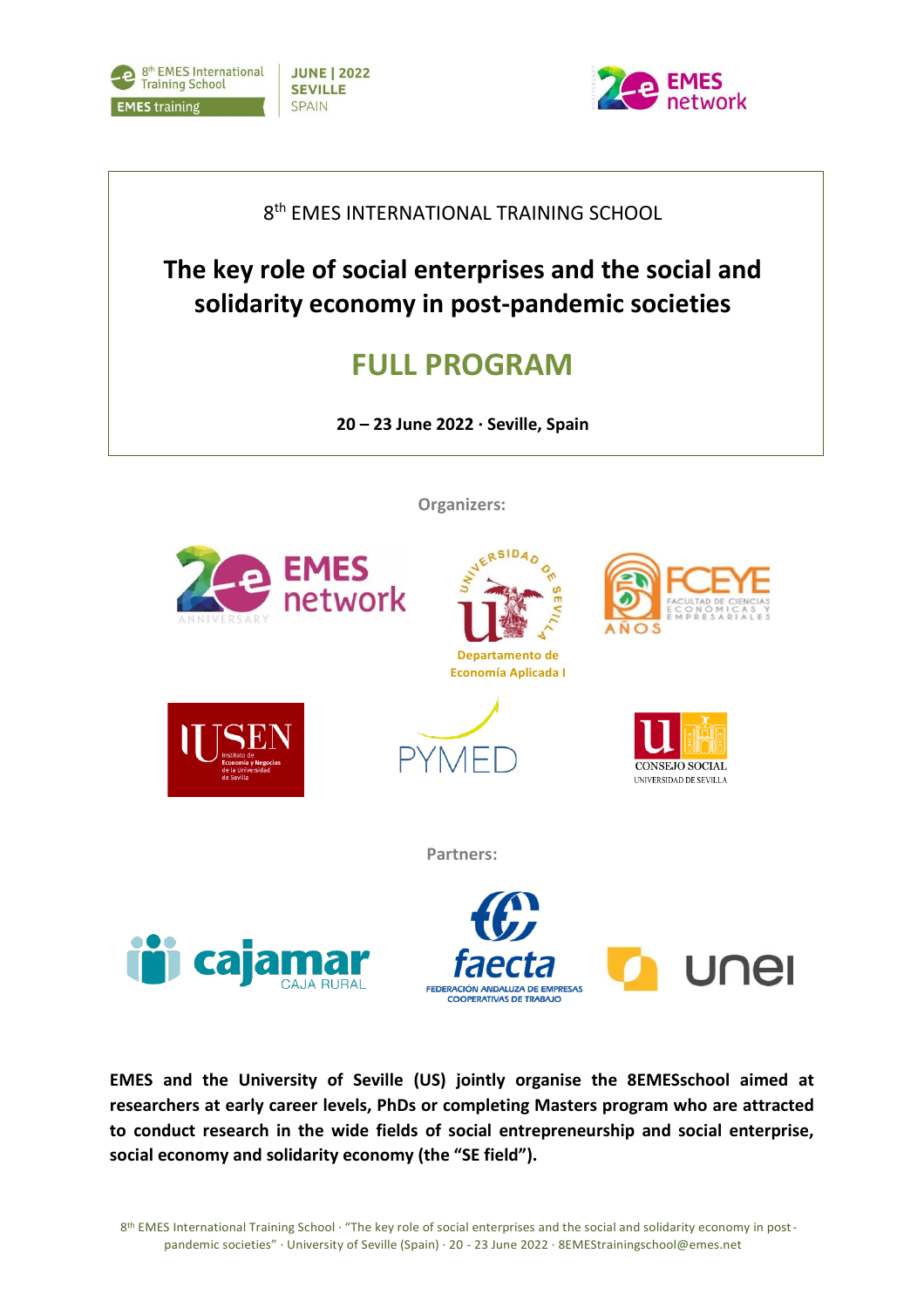



The 8th EMES International Training School (#8EMESschool) aims to reinforce knowledge about social entrepreneurship initiatives and their potential in a historical moment in which these initiatives are more necessary than ever for their contribution to solving social problems. There have been seven successful editions of the EMES Training Schools so far held at the University of Corsica (France) in 2008; Roskilde University (Denmark) in 2010, the University of Trento (Italy) in 2012; West University of Timișoara (Romania) in 2014; Glasgow Caledonian University in Glasgow (UK) in 2016; Aix-Marseille University in Aix-Provence (France) in 2018 and in a blended learning format led by University College Cork (Ireland) online in 2020 and face-to-face in Teruel in 2021. The eighth edition will be held at the **University of Seville (Spain) in 20-23 June 2022**.

## **I. FULL TRAINING SCHOOL PROGRAM**

**Monday, June 20th**

Since 14:00 Arrival and greetings of participants

### **15:00 – 15:30 Opening Session**

Official welcoming

- **Francisco J. Santos**, University of Seville (US), Spain
- **Francisco Liñán**, Research and Entrepreneurship Vice-dean, Faculty of Economics and Business Sciences, US
- **Marthe Nyssens**, UCL, Belgium & Vice-president, EMES
- *TBD*, US Social Council

Presentation of the International Training School Dynamics by **Carmen Guzmán Alfonso**, training school co-chair and **Rocío Nogales Muriel**, director of EMES.

### **15:30 – 16:30 Introduction round**

There will be over 60 people participating in this training school. They include your fellow PhDs candidates and early career researchers as well faculty body members and practitioners and policymakers. We will take a good moment to work together to introduce each other! We recommend that you take some time to read the "8EMEStrainingschool Bios" document that we have prepared for you.

*16:30 – 17:00 Coffee break*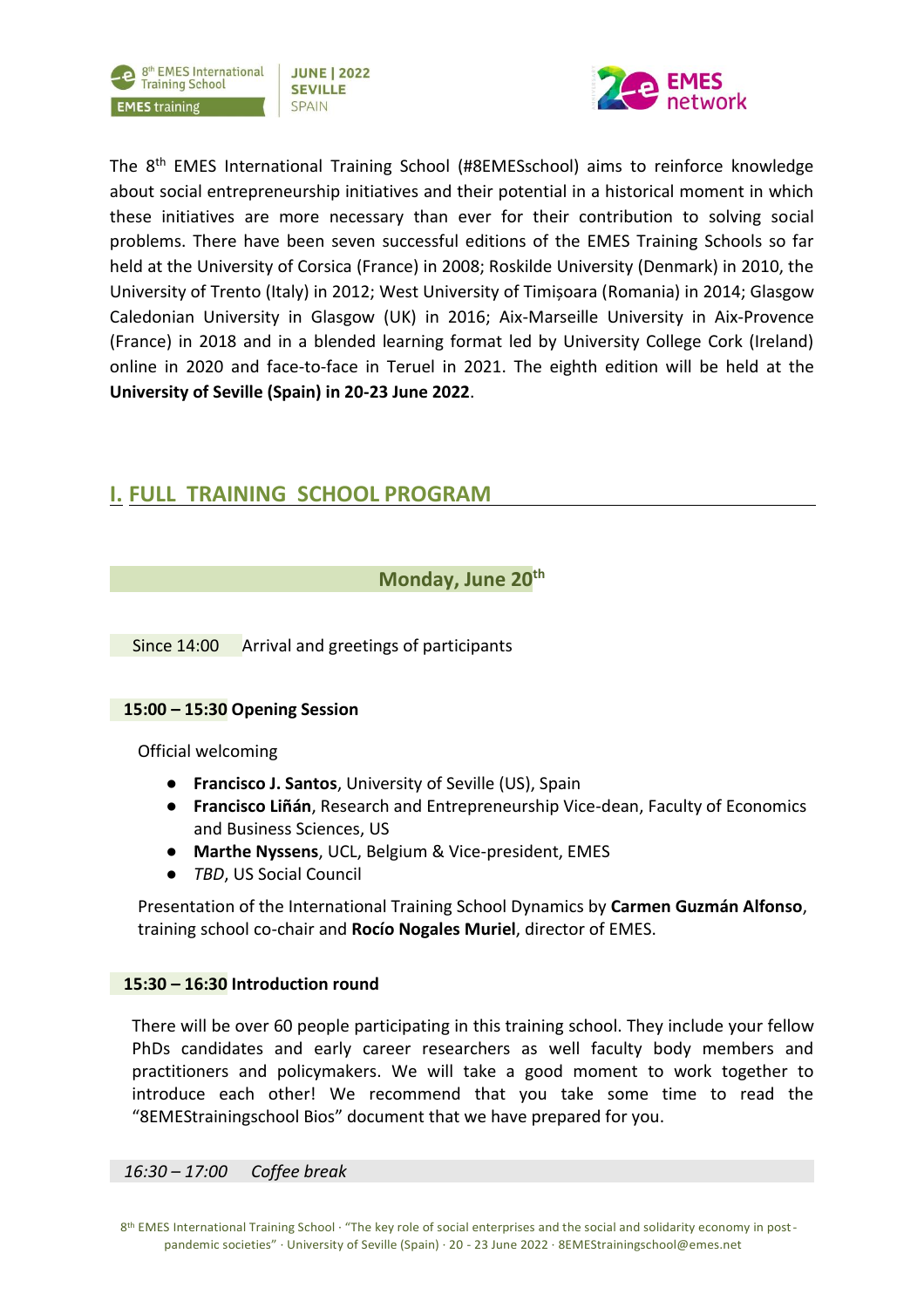



### **17:00 – 18:30 PLENARY 1 –** *SSE in the pandemic times of COVID-19: What now?*

Chair: **Sílvia Ferreira**, CES, Coimbra University, Portugal

Participants:

**Richard Pfeilstetter**, US, Spain **Marta Rey**, University of A Coruña, Spain **Rasheda Weaver**, Iona College, US

Rationale: The COVID19 pandemic constitutes a worldwide crisis at a scale not seen after the IIWW. Its potential to effect deep changes in societies is real. The pandemic renders human interaction dangerous and led to lockdowns which cancelled a great part of life in society. It also damages the already weakened democracies by fuelling far right and conservative discourses against foreigners and the welfare state. And it damages the economy by suspending production, trade and consumption.

Within the framework of the SSE, seen from the eyes of Polanyi and Mauss, the presence of the reciprocity principle gives this type of economy a prominent role in the constitution of societies, insofar as its exchanges nurture the social link. We know that society exists also because it mobilizes and organizes around local solidarities and economies in times of crises and disasters.

Once the pandemics is overcome, we may be left (again) with the proof that the SSE is a recourse for hard times. But quickly also (again) we may go back to business as usual, with the SSE remaining marginal at the level of organisations, institutions and society.

The question is, then, how can we, as researchers, help to develop frameworks that allow the SSE, at least, an equal ground within institutionalised visions of the economy, society and democracy?

Therefore, we invite the speakers to elaborate on the following key points:

- 1. What are the specific contributions of the SSE and its organisations and social relations to address the short, medium and long terms effects of the pandemics crises?
- 2. In what way the pandemic crises challenge our current ontological, epistemological and methodological frameworks to understand the SSE?
- 3. What suggestions do you have in terms of research focus, thematically, theoretically and methodologically to provide the SSE with a solid space within the academia and society.

Participants will then be invited to engage in a Q&A section and debate with the speakers.

### *19:00 Welcome cocktail*

Join all participants of the training school in the court of the Faculty of Economic and Business Sciences for an informal toast.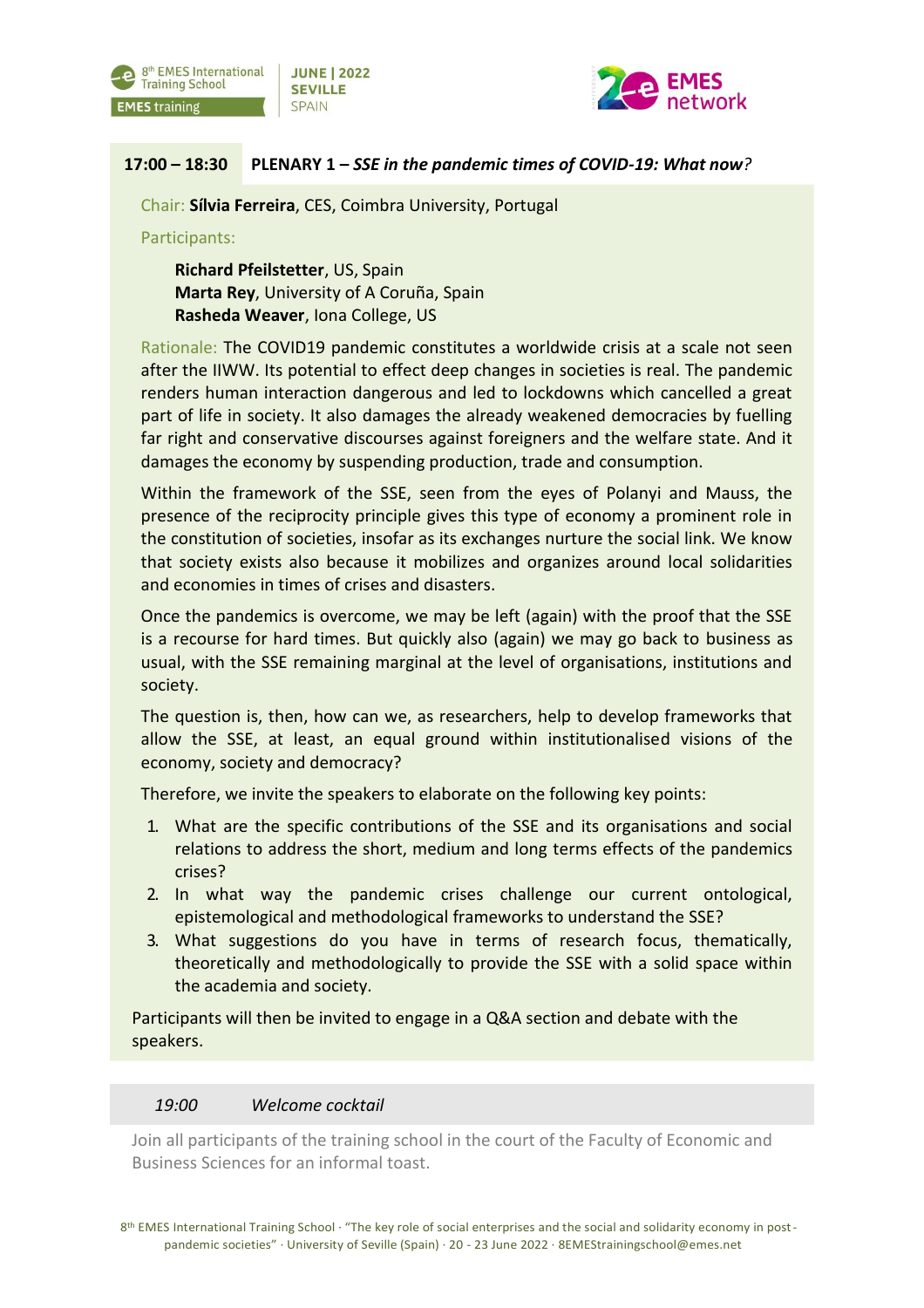



### **Tuesday, June 21st**

### **9:00 – 10:30 PLENARY 2 –** *SSE and digitalization*

Chair: **Francisco J. Santos**, US

### Participants:

**Giulio Pasi**, Seville JRC, European Commission (EC) **Carmen Guzmán**, US **Inma Ponce Romero**, Chief Marketing Officer, UNEI social enterprise

Rationale: Digitalisation provides great opportunities for companies to improve the efficiency of production processes and also strengthen their resilience during this and future health (or other) crises. Additionally, digitalization is a fundamental element to close social, territorial and gender gaps since it can promote the modernization of businesses to achieve a sustainable and inclusive development. Therefore, plenary session 2 will be focused on the role that digitalization can play for social enterprises creating innovative solutions to social needs and increasing their economic and social value.

To this end, we will count with the contribution of some scholars and practitioners. Specifically, Giulio Pasi, Researcher officer of the Joint Research Center at the EU, will explain the challenges that digitalization provides for social innovation and social enterprises. Next, Carmen Guzmán, Associate Professor at University of Seville, will analyse the digital transformation in a specific type of Social Economy firm, the agricultural cooperatives. And finally, a representative of a social enterprise, UNEI, that is a sheltered workshop, will illustrate the different strategies that they have implemented in its productive activity for the digitalization of their business and the results they are achieving

Participants will then be invited to engage in a Q&A section and debate with the speakers.

### *10:30 – 11:00 Coffee break*

#### **11:00 – 12:30 Parallel work groups - SESSION I**

In this first meeting of the work group, you will be invited to agree on the work dynamics and order for each of the presentations and discussion.

Please refer to the section "Work Groups Composition" at the end of the program to see the trainers and trainees assigned to each group.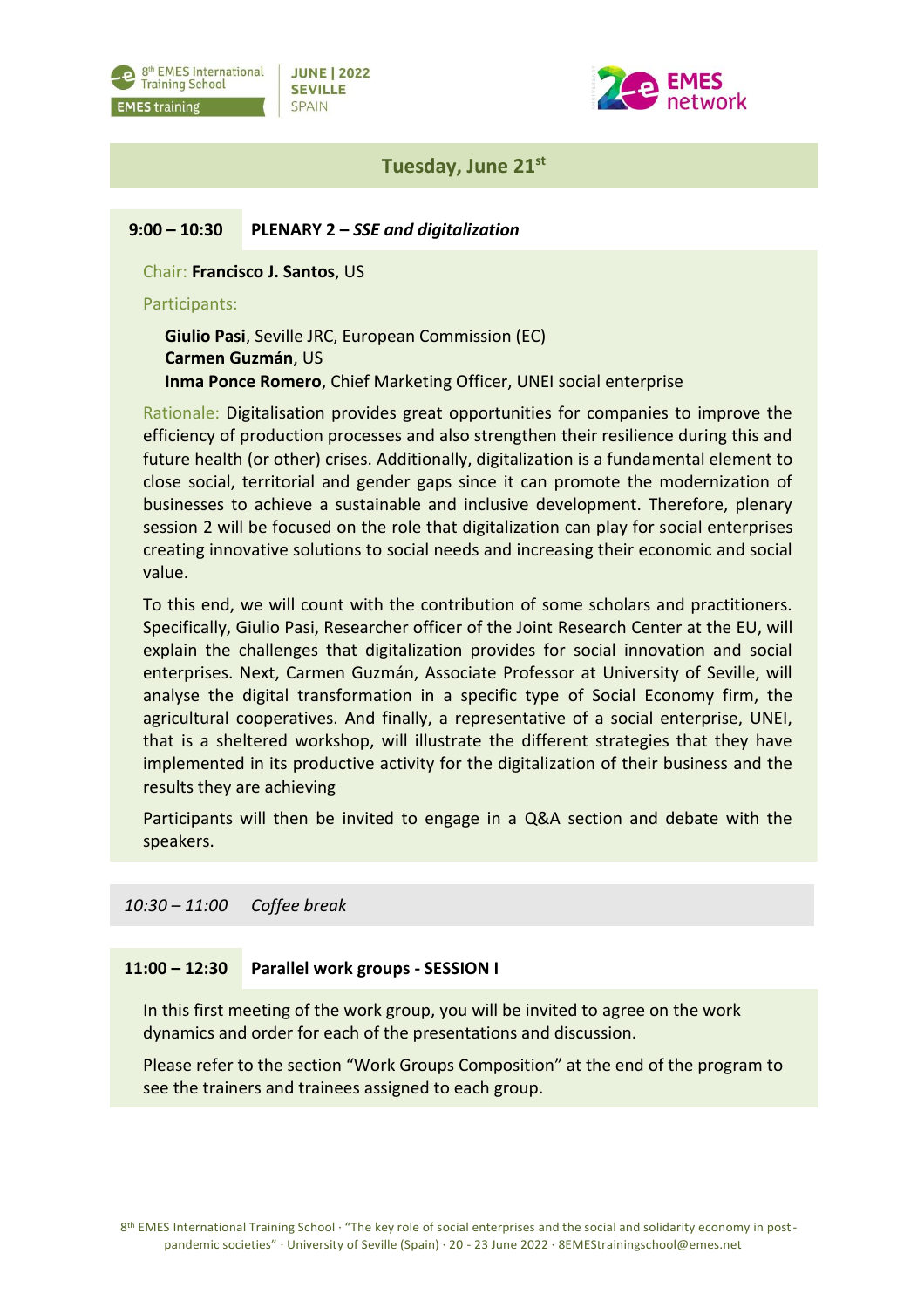



### *12:30 – 14:00 Lunch & EMES Annual General Assembly 2022*

Lunches will be served in the Faculty cafeteria everyday with a service of vouchers that will be given to you when registering.

If you are an EMES member you are encouraged to participate in the General Assembly that will be held in a hybrid manner through the participation of those members present at the training school and through the Zoom platform.

### **WORKSHOP 1** *–* **"What does it take to do a Good Peer Review? Some Thoughts from the Desk of the Editor in Chief of Social Enterprise Journal"** by Michael Roy **14:00 – 16:00**

General Debate

*16:00 – 16:30 Coffee break*

#### **16:30 – 18:30 Parallel work groups SESSION II**

See "Work Groups Composition" below for the trainers and trainees assigned to each group.

### *19:30 - 21:00 Cultural visit (optional) and dinner*

The **Alcázar of Seville** is one of the most representative monumental compounds in the city, the country and the Mediterranean culture as a whole. The historical evolution of Seville in the last millennium is held within its walls and gardens, amalgamating influences starting from the Arabic period, late Middle Ages Mudéjar right through to the Renaissance, Baroque and the XIX century. The declaration of World Heritage Site by UNESCO in 1987 acknowledged the survival of cultures and civilizations as a harmonic whole where all of the elements are balanced. The visitor will get to know these unique surroundings either through the legendary al-Mutamid, the XI century monarch and poet from Seville, or through some of the characters that illuminated modern-day Spain around 1812. After the visit, you will be on your own to either go and grab a bite in the company of your peers and colleagues or to have a calm evening. Here are some suggestions:

- **RESTAURANTE DOÑA CLARA** Plaza de los Andes, s/n, 41012 Sevilla
- **LOS COLONIALES** Pl. Cristo de Burgos, 19, 41003 Sevilla
- **TABERNA COLONIALES II** C. Fernández y González, 36, 41001 Sevilla
- **DOS DE MAYO** Pl. de la Gavidia, 6, 41002 Sevilla
- **En La Espero Te Esquina** C. Corral del Rey, 10, 41004 Sevilla
- **RESTAURANTE ESLAVA** C. Eslava, 3, 41002 Sevilla
- **BODEGA SANTA CRUZ "LAS COLUMNAS"** C. Rodrigo Caro, 1, 41004 Sevilla
- **FREIDURÍA EL SALVADOR** Pl. del Salvador, 5, 41004 Sevilla
- **PATIO SAN ELOY** C. San Eloy, 9, Sevilla C. Mateos Gago, 4, Sevilla
- **EL LIBRERO TAPAS** Pasaje de Andreu, 4, Sevilla
- **BODEGUITA BLANCO CERRILLO** C. José de Velilla, 1, Sevilla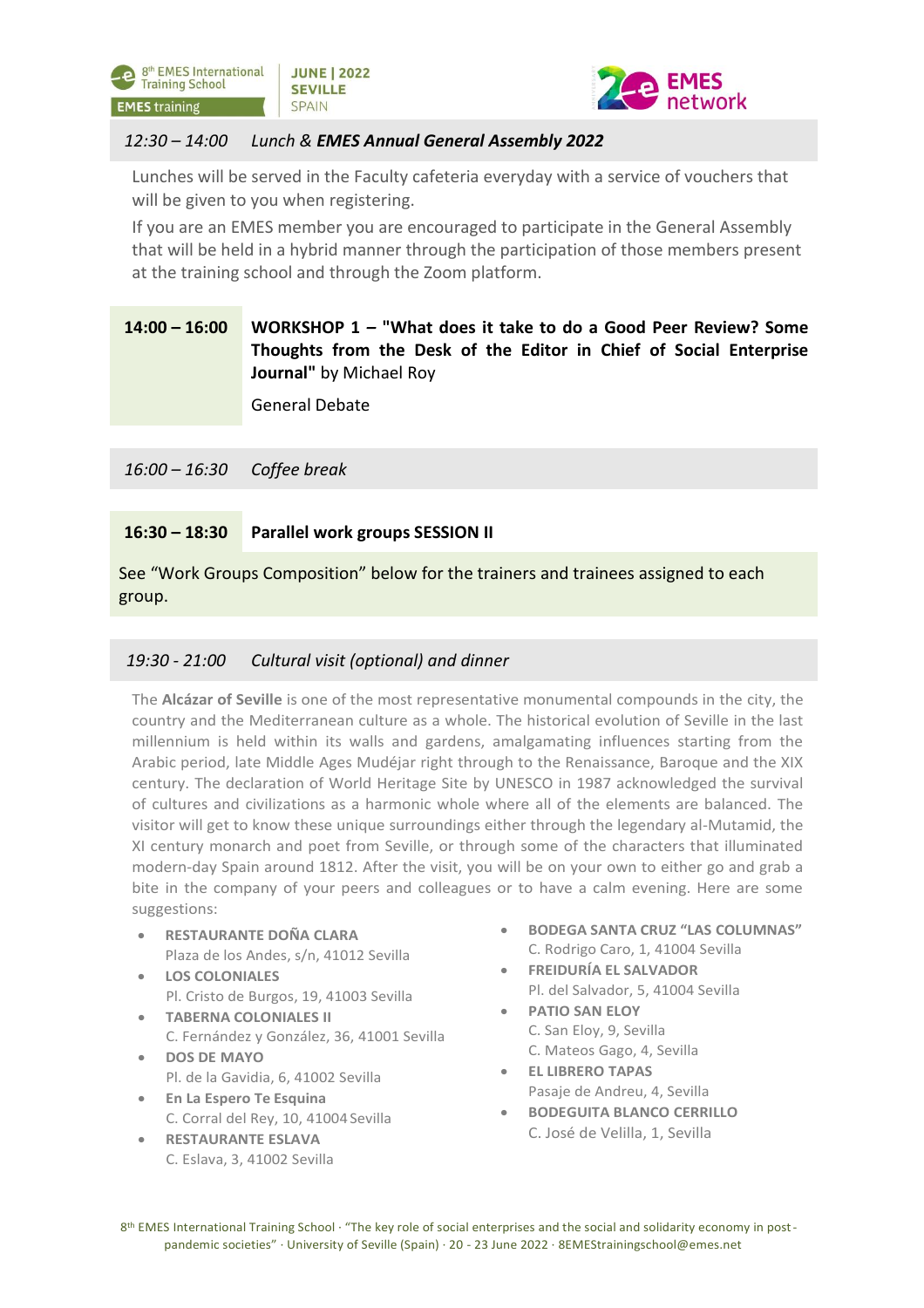

**JUNE | 2022 SEVILLE SPAIN** 



## **Wednesday, June 22nd**

#### **9:00 – 10:00 WORKSHOP 2 – A morning of methodology Part 1. Methods for understanding Social Enterprises**

Chair: **Francesca Petrella**, Aix Marseille University, France

Rationale & Participants: The first part proposes a dialogue between two major methods used by EMES scholars within important comparative research projects to analyse Social Enterprises during the last 20 years.

- **Marthe Nyssens,** UCLouvain, Belgium: From the EMES ideal-type of Social Enterprises to the ICSEM comparative work of SE models and their diversity: evolutions and methodological lessons
- Giulia Galera, EURICSE, Italy: Mapping social enterprises in the EU: benefits and limits of this approach and its applicability to public policies.

Participants will then be invited to engage in a Q&A section and debate with the speakers.

*10:00 – 10:30 Coffee break*

### **10:30 – 11:30 WORKSHOP 2 – A morning of methodology Part 2. Methods for sustainability**

### Rationale & Participants:

The second part will be dedicated to epistemological and methodological options to encourage SE research to contribute to transition to more sustainable models. Our hypothesis is that adopting such perspective questions, among others:

- The place of the researcher and of the "actor"
- The production of knowledge and the role given to different source of knowledge
- The need for pluralistic, transversal, and interdisciplinary approaches

Two major entries will be discussed:

- **Philippe Eynaud**, Sorbonne University, France: *Looking for sustainability: Toward a shared epistemological framework for solidarity economy and the commons*. The commons and the social and solidarity economy approaches share important characteristics and put both institutional change at the heart of the analysis.
- **Luiz Inacio Gaiger**, UNISINOS, Brazil: *The epistemology of the South: from practices to research epistemology and methods*. The epistemology of the South is less a question of geographical divide that a way to acknowledge the global epistemological pluralism with important consequences in terms of methods.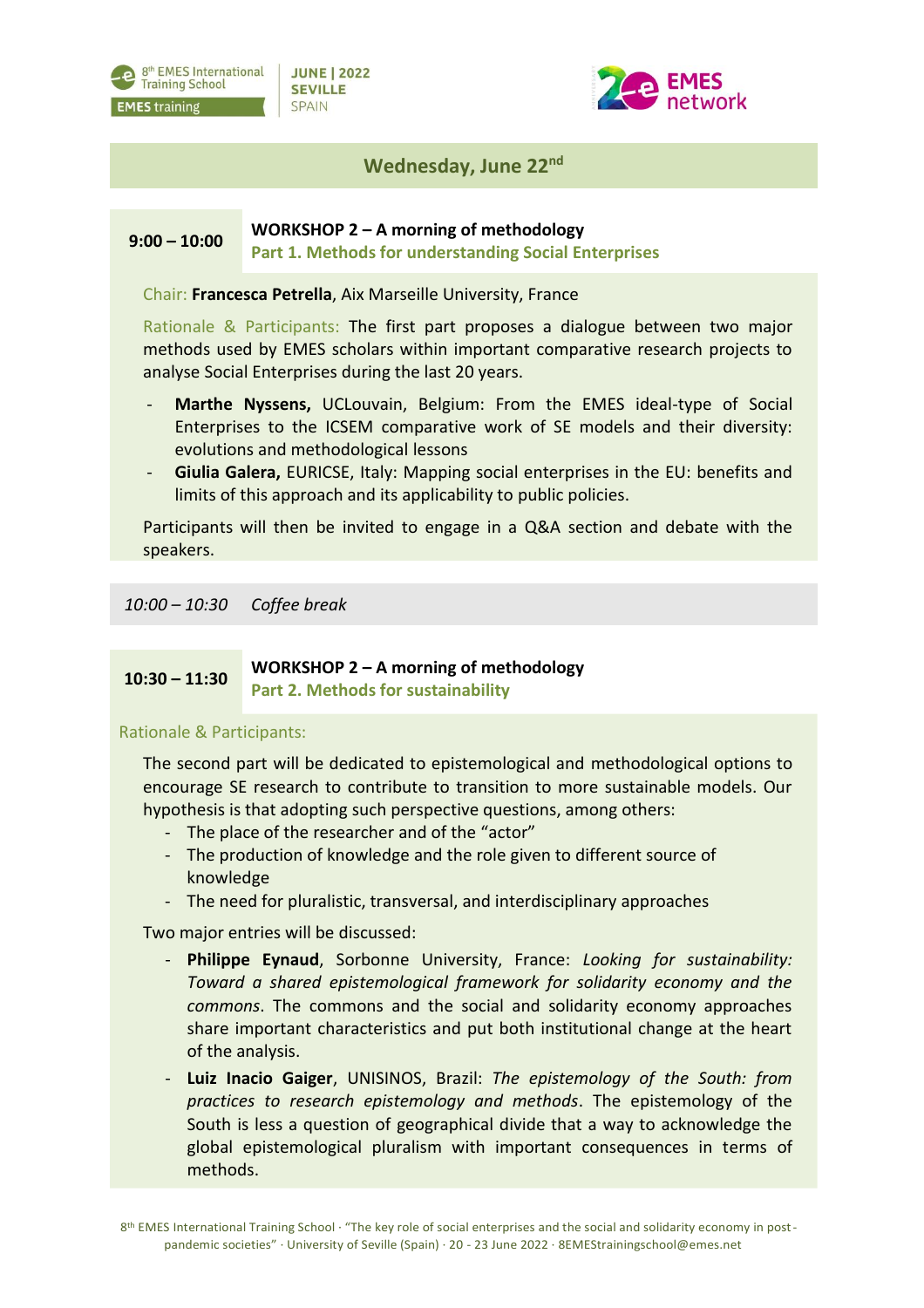



### **11:30 – 13:30 Parallel work groups - SESSION III**

See "Work Groups Composition" below for the trainers and trainees assigned to each group.

*13:30 – 14:30 Lunch*

### **14:30 – 16:00 PLENARY 3** *–* **"Research beyond academia: Alternative careers for young SSE researchers" Roundtable**

Chair: **Rocío Nogales-Muriel**, EMES

Participants:

- **Samuel Barco**, SOKIO cooperative & DIESIS Network
- **Michaela Lednova**, Project Officer, European Business Network (EBN)
- **Lucas Olmedo**, Independent Researcher and Research Assistant in University College Cork
- **Giulio Pasi**, Seville JRC, European Commission
- **Julie Rijpens**, Policy Analyst, OECD

Rationale: The contribution of research to the recognition and visibility of the SE field has been recognized throughout different policy documents. As EMES celebrates its 20<sup>th</sup> anniversary and many other research agents continue to emerge as drivers in the SE ecosystem, two questions appear as fundamental. The first one is related to the variety of institutional and individual agents that are involved in different types of SE research and the second one to the issue of how to strengthen research communities.

Universities (and associated centers) are usually involved in research that can be considered as fundamental but there is more than "academic research". This plenary session aims at exploring some of various possibilities to develop a research career through the biographies of researchers with varied backgrounds. With this in mind, the speakers will be kindly asked to comment on the following questions:

- Can you please share with us how you integrate research in your daily work?
- Transdisciplinary research constitutes a promising way forward to involve different agents in the research process: what concrete strategies have you experienced first hand that have succeeded in bridging different disciplines and stakeholder groups?
- How can the work of the various research agents be rendered more complementary?
- Please share with the trainees participant in this training school a concrete piece of advice for those of them who wish to pursue a research career.

Participants will then be invited to engage in a Q&A section and debate with the speakers.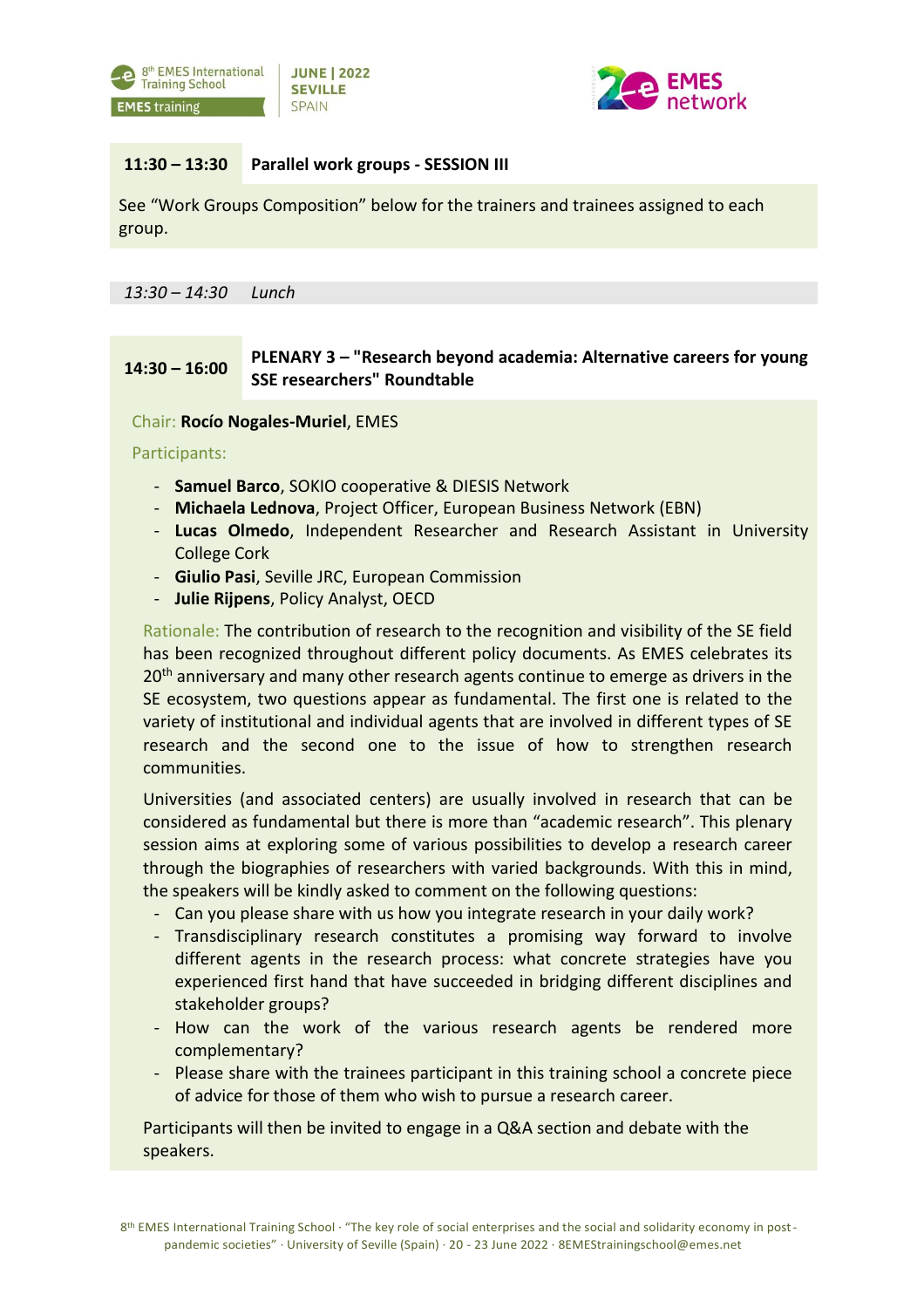



*16:00 – 16:30 Coffee break*

### **16:30 – 17:30 Meeting of PhD network**

#### **17:30 – 19:30 Parallel work groups - SESSION IV**

See "Work Groups Composition" below for the trainers and trainees assigned to each group.

### *21:00 Gala dinner*

We will hold our evening event at Sabina restaurant in the beautiful Cartuja island (C. Charles Darwin, 7, 41092 Seville). In addition to a delicious meal, we will enjoy some flamenco dance and singing as well as a talent show featuring the artistic talents of our very participants. Remember to warm up your voices and feet for some closing dancing time!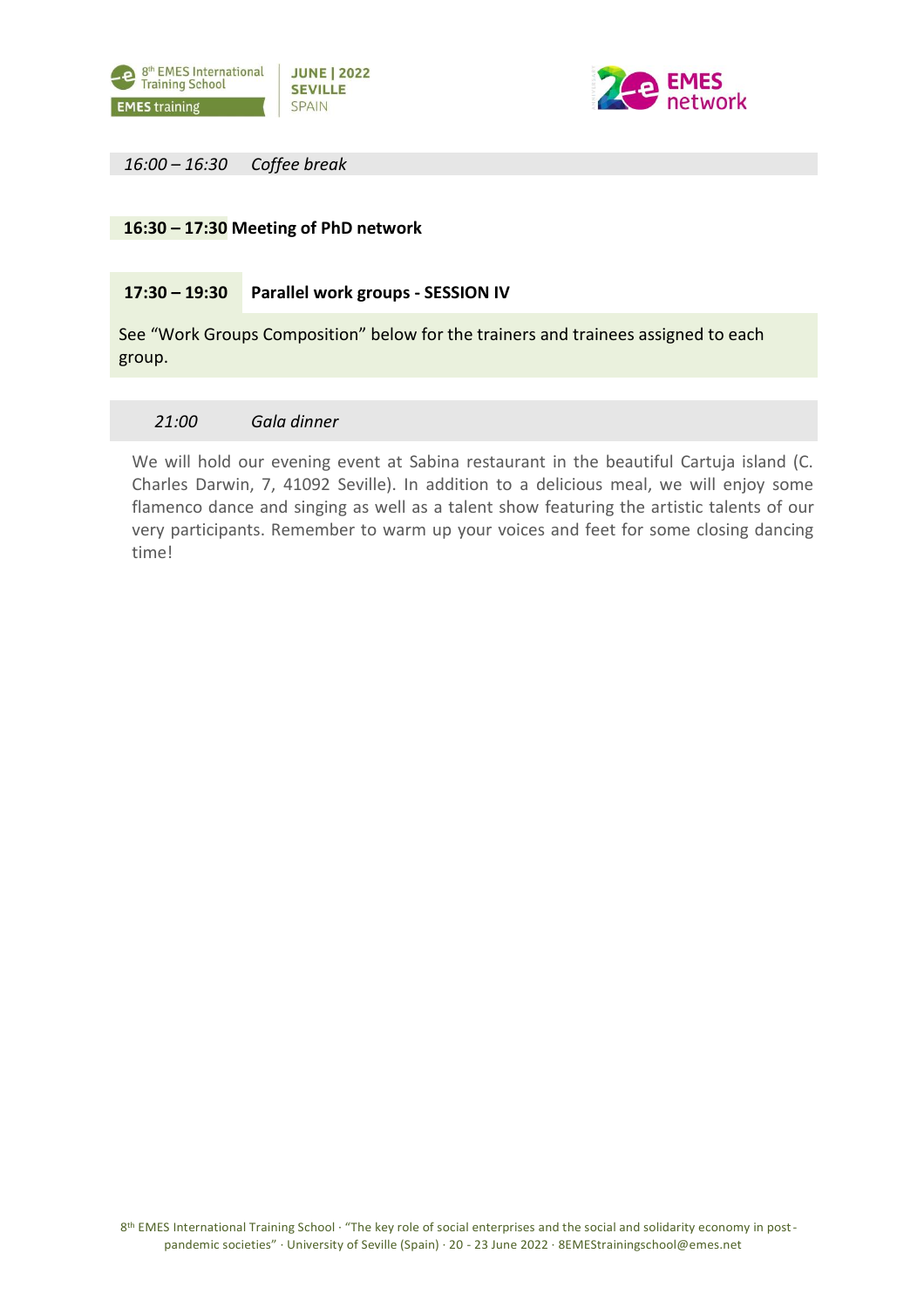



## **Thursday, June 23rd**

### **09:30 – 11:00 PLENARY 4 – The SE local context in Spain**

Chair: **Carmen Guzmán**, US, Spain

### Participants:

- **Marta Montes Calvo**, council member, FAECTA
- **Francisco Cortés García**, Director of Sustainable Finances, Cajamar cooperative group
- **Emek Filogullari**, coop member and council member, Smartib

Spain constitutes an international reference regarding the social economy and social enterprises. This plenary session will focus on this geographical context and will show different well-known initiatives from different perspectives. To this aim, we will count with a representative of the institution that represents all the worker cooperatives of Andalusia, FAECTA, which will offer a practical view about their activity and about the in which ecosystem their associated enterprises are involved. Secondly, a representative of one of the leading financial cooperative groups in Spain, Cajamar, will share with us how it emerged, how it tries to create social value with its social mission, and what are its main differences with regard to the traditional banks. Finally, the cultural and artistic social enterprise SMartib will be presented to illustrate how its existence helped combatting the precariousness and intermittency of artists and cultural workers and is important to shelter people in this sector as part of a larger European network present in nine Member States.

Participants will then be invited to engage in a Q&A section and debate with the speakers.

### *11:00 – 11:30 Coffee break*

#### **11:30 – 13:00 CLOSING PLENARY 4 - SSE as a field for transformative research an action**

Chair and respondent: **Mary O'Shaughnessy**, University College Cork, Ireland

Speaker: **Susanne Westhausen**, director of Kooperationen and president of Cooperatives Europe

Respondent: **Davorka Vidovic**, University of Zagreb, Croatia

In the continuing debate about how to end poverty and build prosperity, economists have put forward powerful, often conflicting ideas. The impact of such ideas as central planning, Keynesianism and naïve cost-benefit analysis defined the wealth and fate of nations over the twentieth century. The ongoing battle of ideas will continue to shape our lives and society in this century. But the cooperative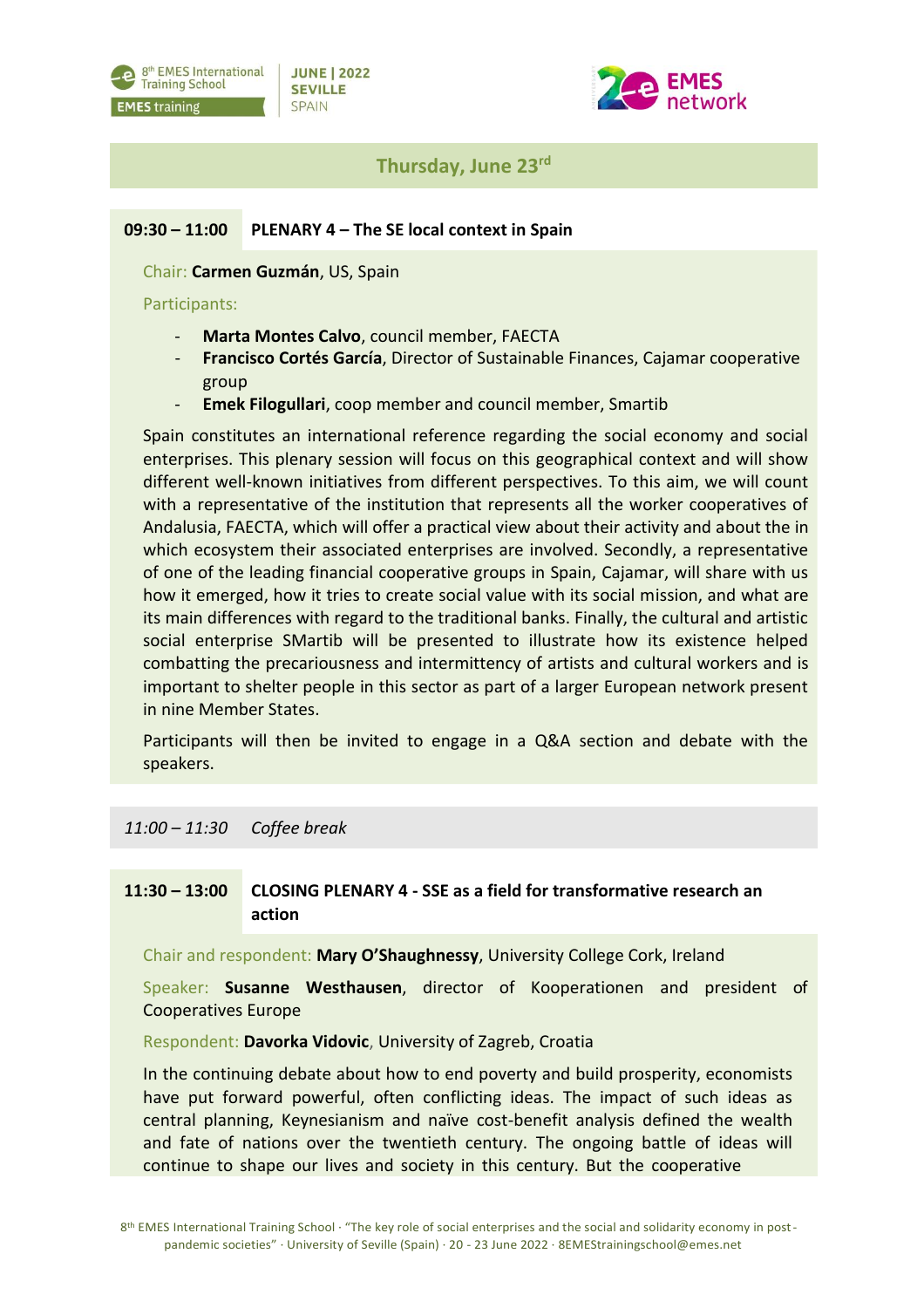



movement, as part of the social economy, must stand out as the viable business model in these dire straits.

Others have started to realise that values like the cooperative values are both sound for business and appeal to costumers. But such values cannot be owned. Therefore we need to demonstrate in our communications, our advocacy and, of course, in practise that the cooperative values are rooted in the core of the business model and not something invented by external consultants and the HR department as a CSR policy.

Participants will then be invited to engage in a Q&A section and debate with the speakers.

**DIPLOMA CEREMONY AND COLLECTIVE EVALUATION OF THE SUMMER SCHOOL**

*13:00 – 14:00 Take away lunch and end of the Training School activities*

## **II. FACULTY MEMBERS**

The 8th EMES International Training School will include well-known professors from recognised research centres covering a wide spectrum of research themes, and this multidisciplinary approach will represent a major strength for the participants.

- 1. **Millán Díaz Foncea**, University of Zaragoza, Spain
- 2. **Philippe Eynaud**, Sorbonne University, France
- 3. **Sílvia Ferreira**, University of Coimbra, Portugal
- 4. **Luiz Inacio Gaiger**, UNISINOS, Brazil
- 5. **Giulia Galera**, European Research Institute on Cooperative and Social Enterprises, Italy
- 6. **Nicole Göler von Ravensburg**, Frankfurt UAS, Germany
- 7. **Carmen Guzmán Alfonso** *(co-chair)*, University of Sevilla, Spain
- 8. **Linda A. Lundgaard**, Roskilde University, Denmark
- 9. **Marthe Nyssens**, Catholic University of Louvain, Belgium
- 10. **Mary O'Shaughnessy** *(co-chair)*, University College Cork, Ireland
- 11. **Francesca Petrella**, LEST Aix-Marseille University, France
- 12. **Richard Pfeilstetter**, University of Sevilla, Spain
- 13. **Marta Rey**, University of A Coruña, Spain
- 14. **Michael Roy**, Glasgow Caledonian University, Scotland, UK
- 15. **Davorka Vidovic**, University of Zagreb, Croatia
- 16. **Rasheda Weaver**, Iona College, United States